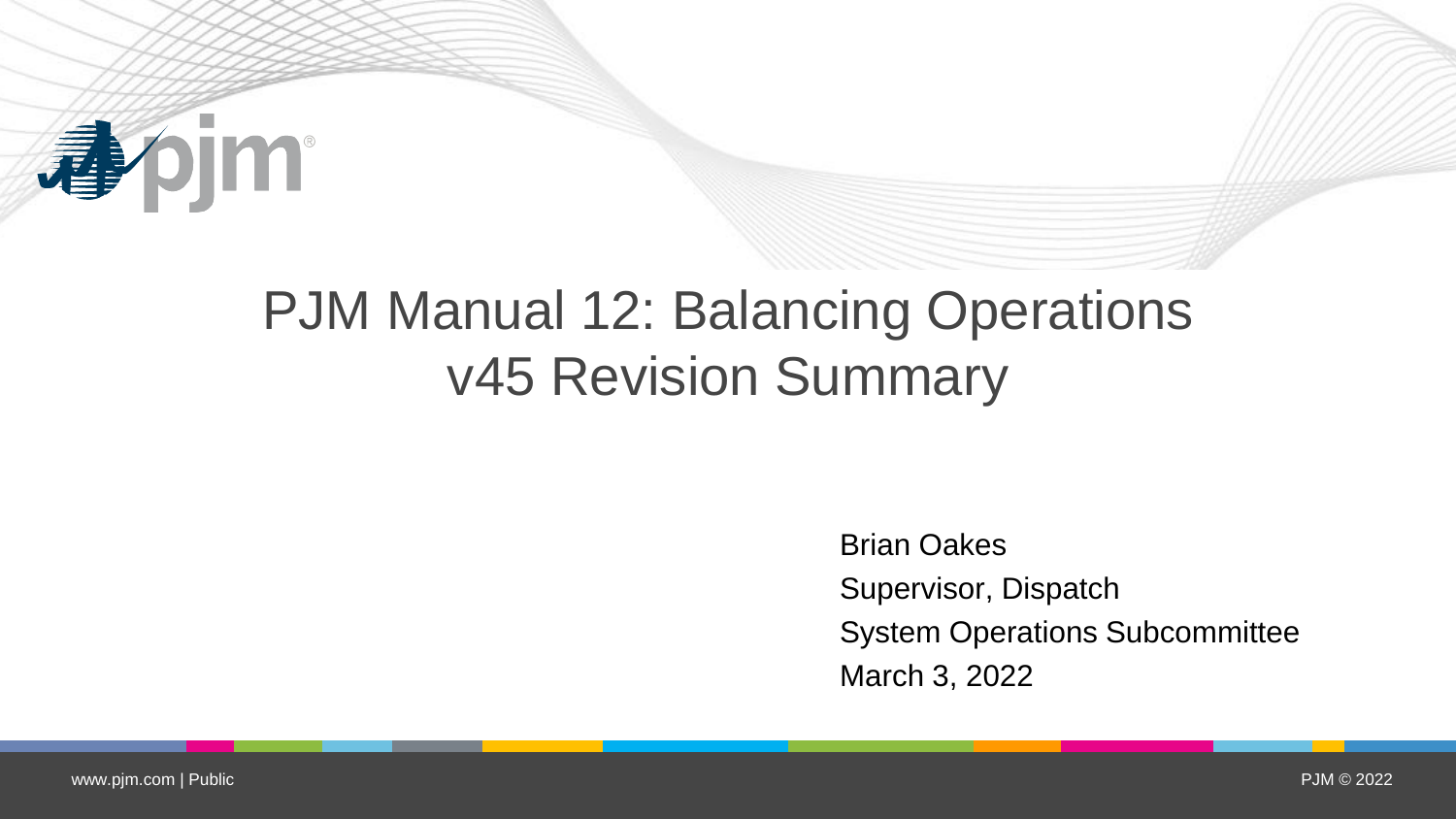### M-12 Section 3 Revisions

## Section 3.1.1 PJM Control Error

- Removed outdated references to former Attachment H under Measurements and Compliance
- Changed the reference to Attachment E "PJM Reporting of NERC BAL Standards"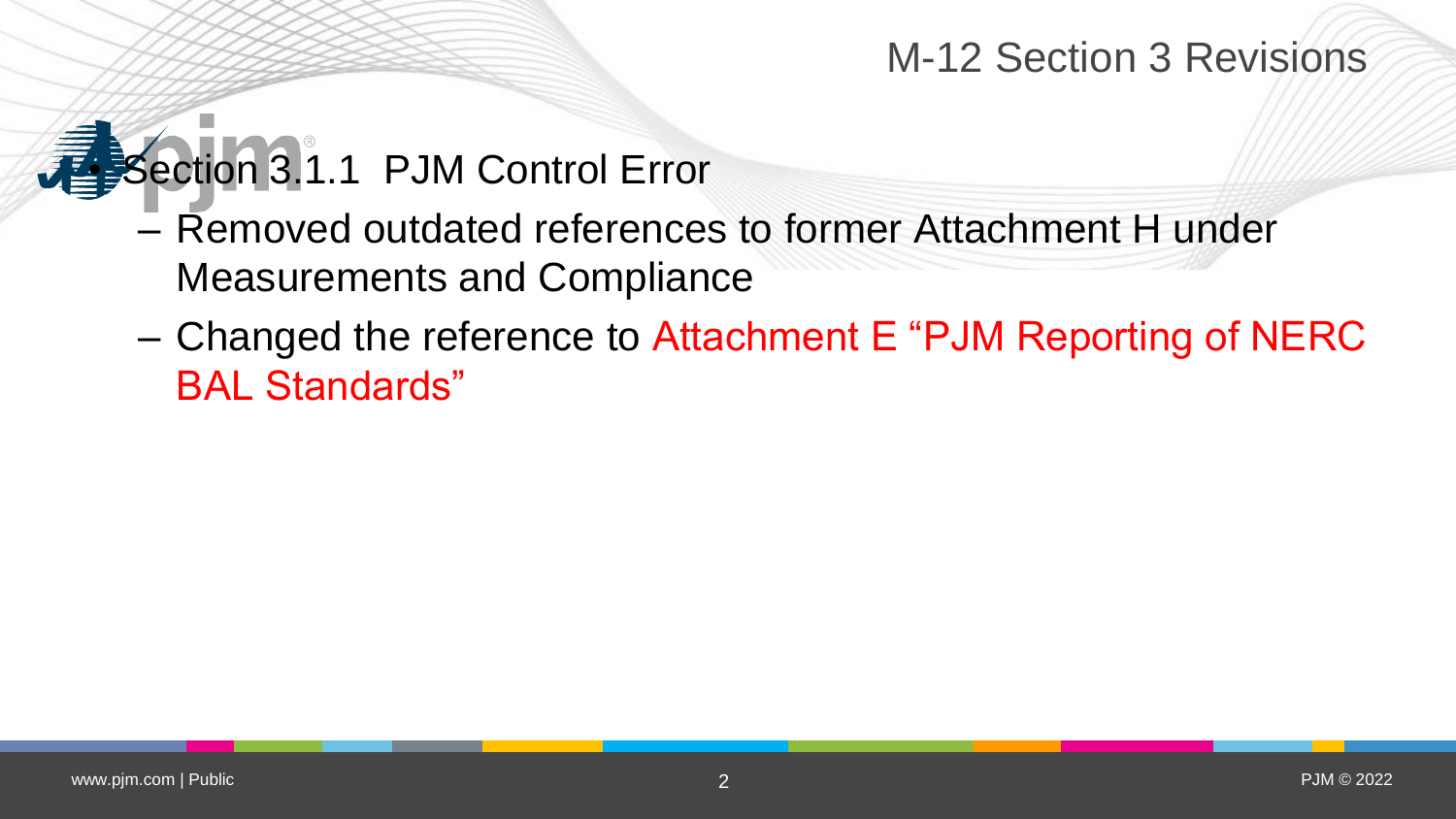### M-12 Section 4 Revisions

## $\frac{1}{2}$ Section 4.5.5 Disqualification and Re-Qualification of a Regulation **Resource**

- Remove PJM Action: Notifies LSEs of a resource's certification for Regulation within three business days
- Justification: Notification to a unit will still occur when a unit gets disqualified from Regulation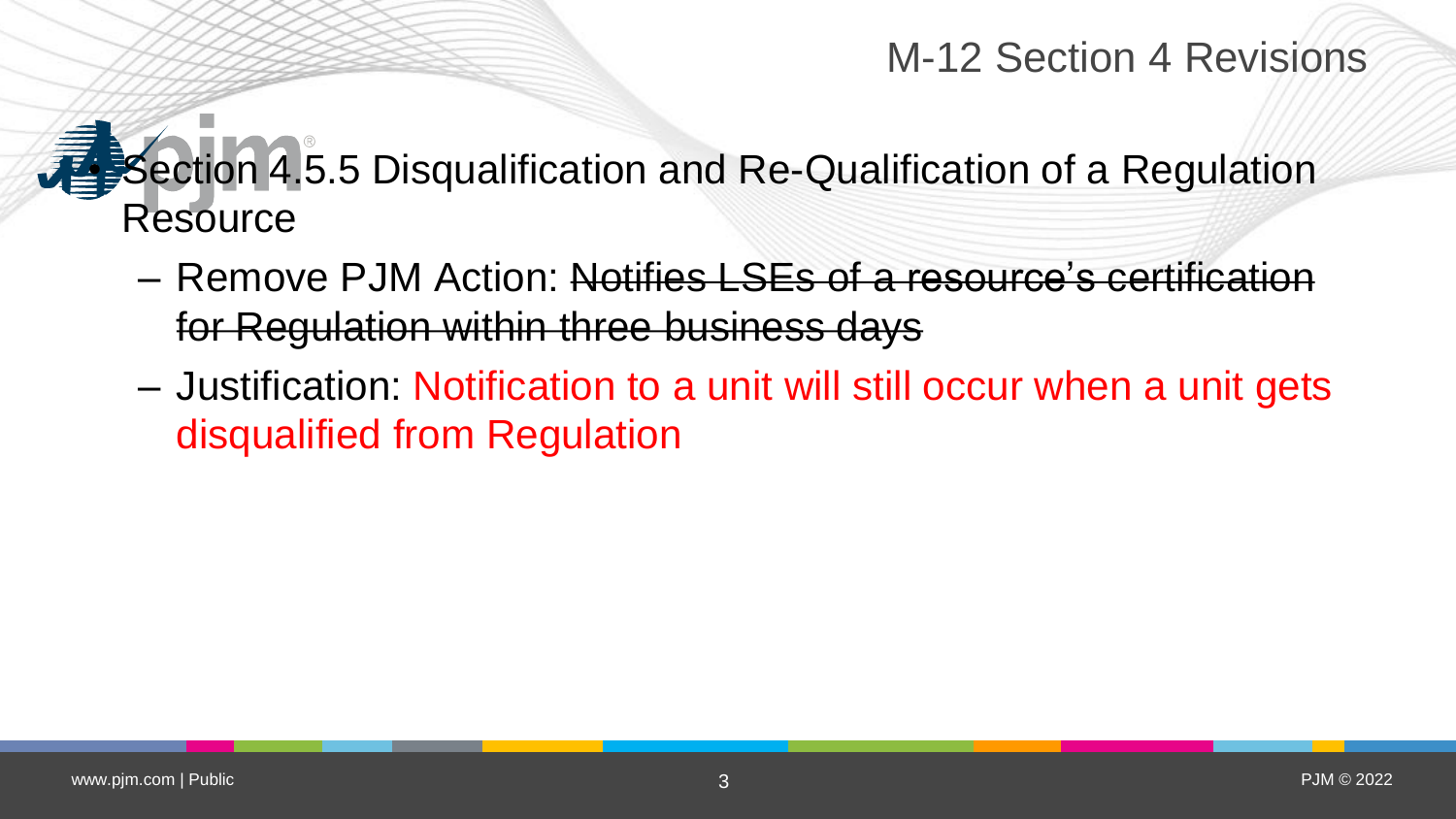### M-12 Attachment E Revisions

# Updated E.1 Daily Data Support title

- Updated E.1 Data Storage
- Removed E.2 Inadvertent Interchange Calculation section, and NERC Disturbance Control Standard Report
	- No longer required
- Changed E.3 to E.2 PJM Frequency Bias
	- Updated Frequency Bias Setting due date (from March 7)
	- Added data reported voluntarily to the NERC Resources Subcommittee (RS)
	- Removed shift and daily from Control Performance Standard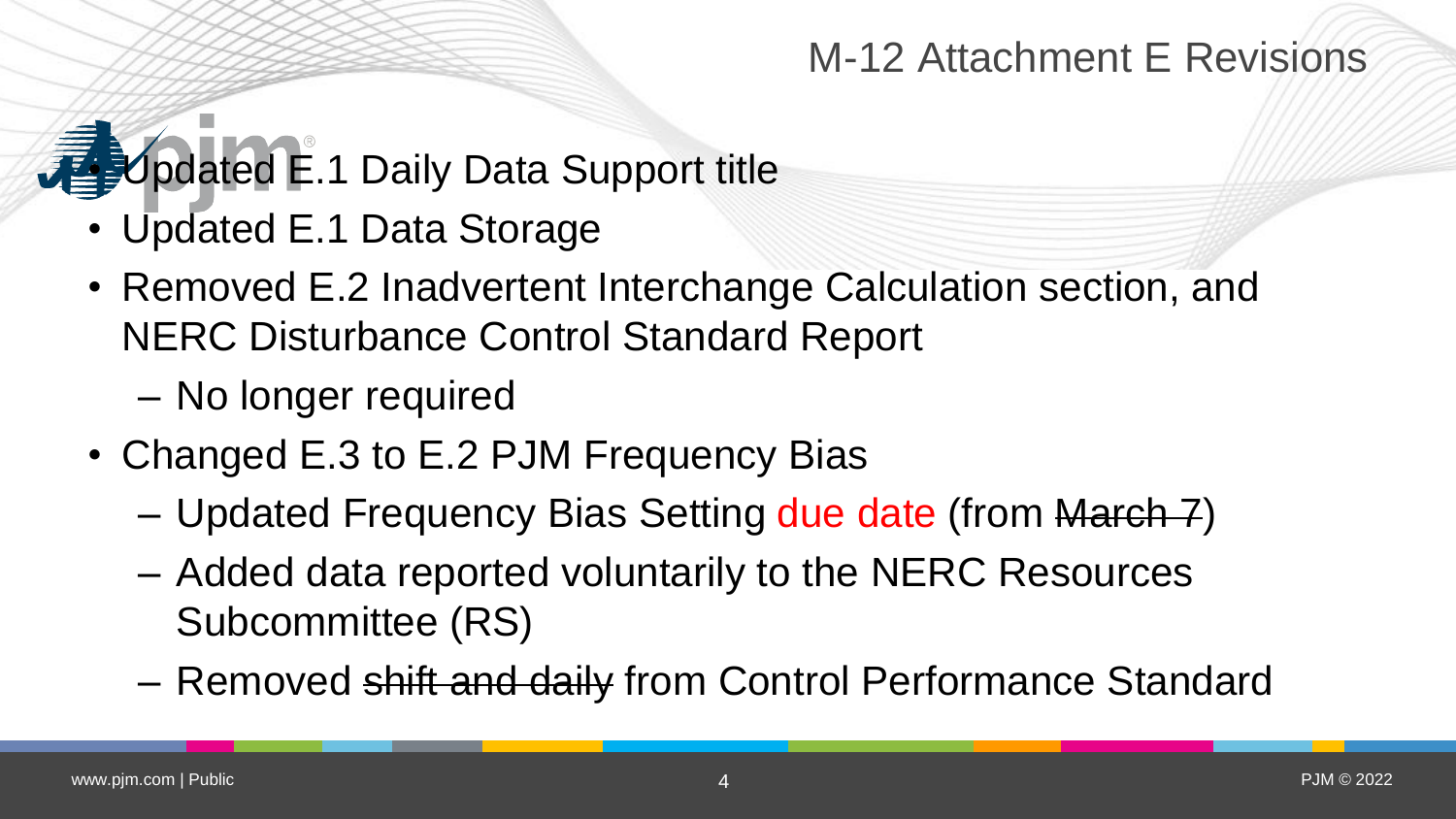#### **Timeline**

**Second Reads/ Endorsements**